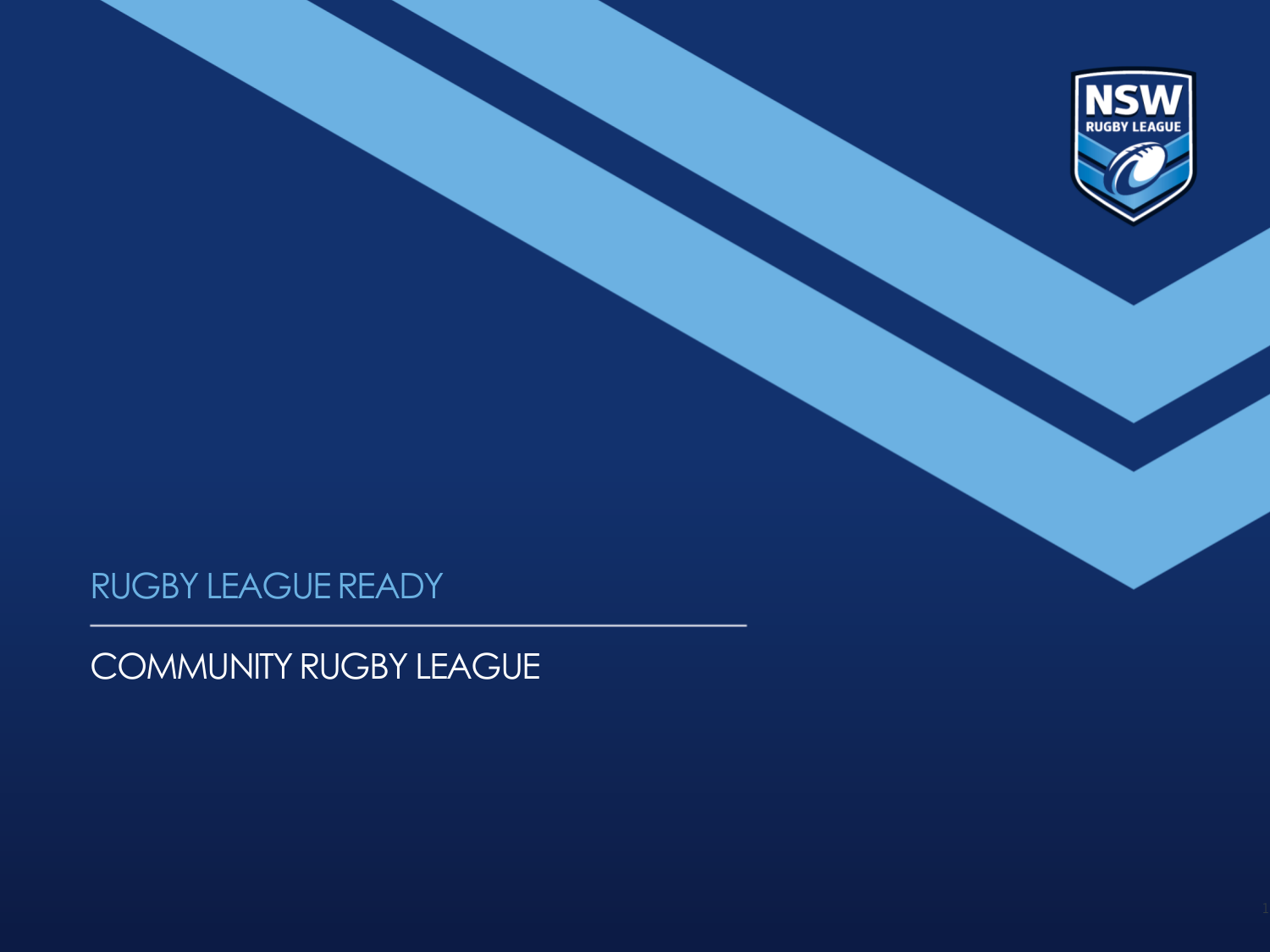

Rugby League Ready is the program aimed at entry level participants for all boys and girls.

Your Rugby League journey in Under 6s for 2022 will start with Tag Rugby League (Pre-June 1), and progress to tackle in the 2<sup>nd</sup> half of the season (Post June 1).

Skilled coaches will teach you all the fundamentals of the game, like Running, Passing, Stepping, Tackling and scoring tries!!

Before you know it, you will become more confident and Rugby League Ready.

The program aims to equip our youngest players with confidence and better techniques in performing some of our games most complex skills.

It will provide coaches with a better education base using staged learning to introduce fundamental movement skills along with key ground and RL specific contact techniques to our children.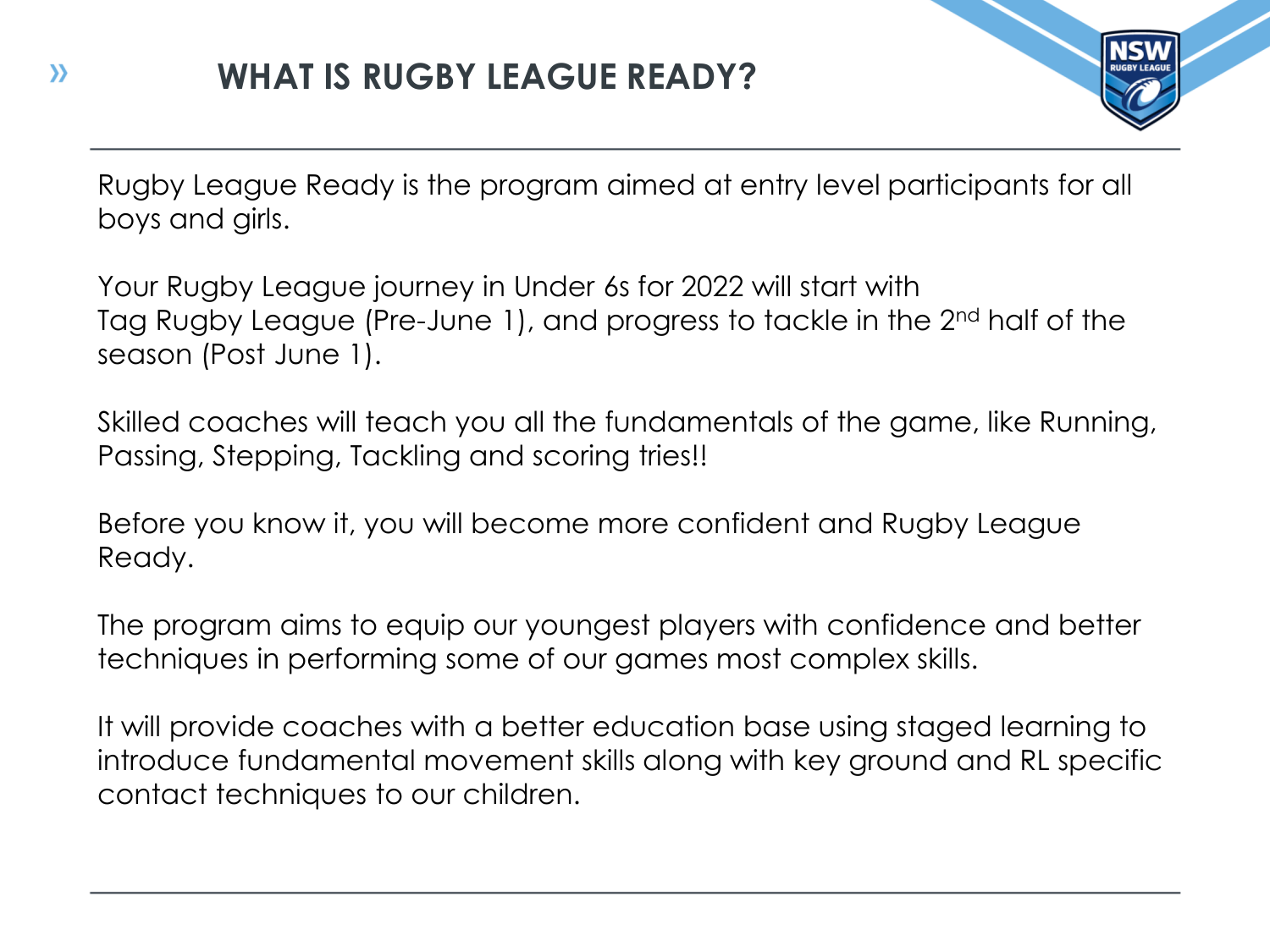

- Reinforces the positive message of safety and player welfare
- Enhance the games appeal to new families
- Strong focus on fundamental movement skills
- Ensures the best possible introduction to Rugby League
- Enhanced education and support for new coaches
- Gradual approach to introducing contact
- Increases player confidence, physical competence

FOR EASE OF REFERENCE TACKLE READY COACHING MANUAL <https://online.fliphtml5.com/retkv/tfei/>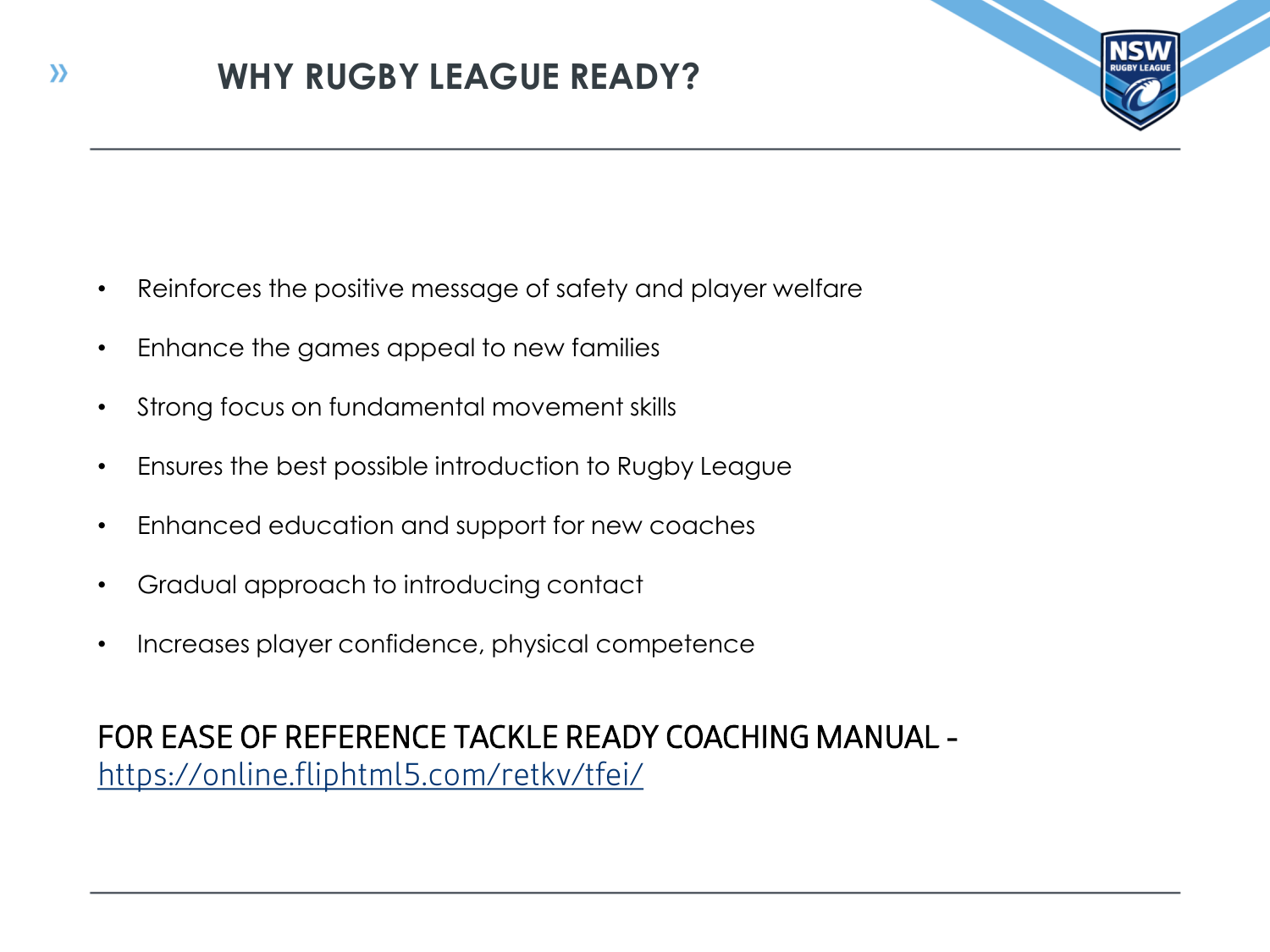## **WHAT IS TACKLE READY? FAQ**



**What is the Tackle Ready Program?**

**The Tackle Ready program** is part of your Rugby League Ready experience.

Delivered by skilled coaches.

The program allows participants to learn safe and correct techniques, over six sessions, preparing kids for the tackle version of the game.

All clubs will be assigned a trained deliverer who will work closely with coaches to guide the players through a series of games and activities culminating in a modified tackle game of Rugby League preparing kids for the contact version.

*Key Contributor to this program was Neil Henry and it is important to acknowledge or his commitment to the development of the Tackle Ready Program.*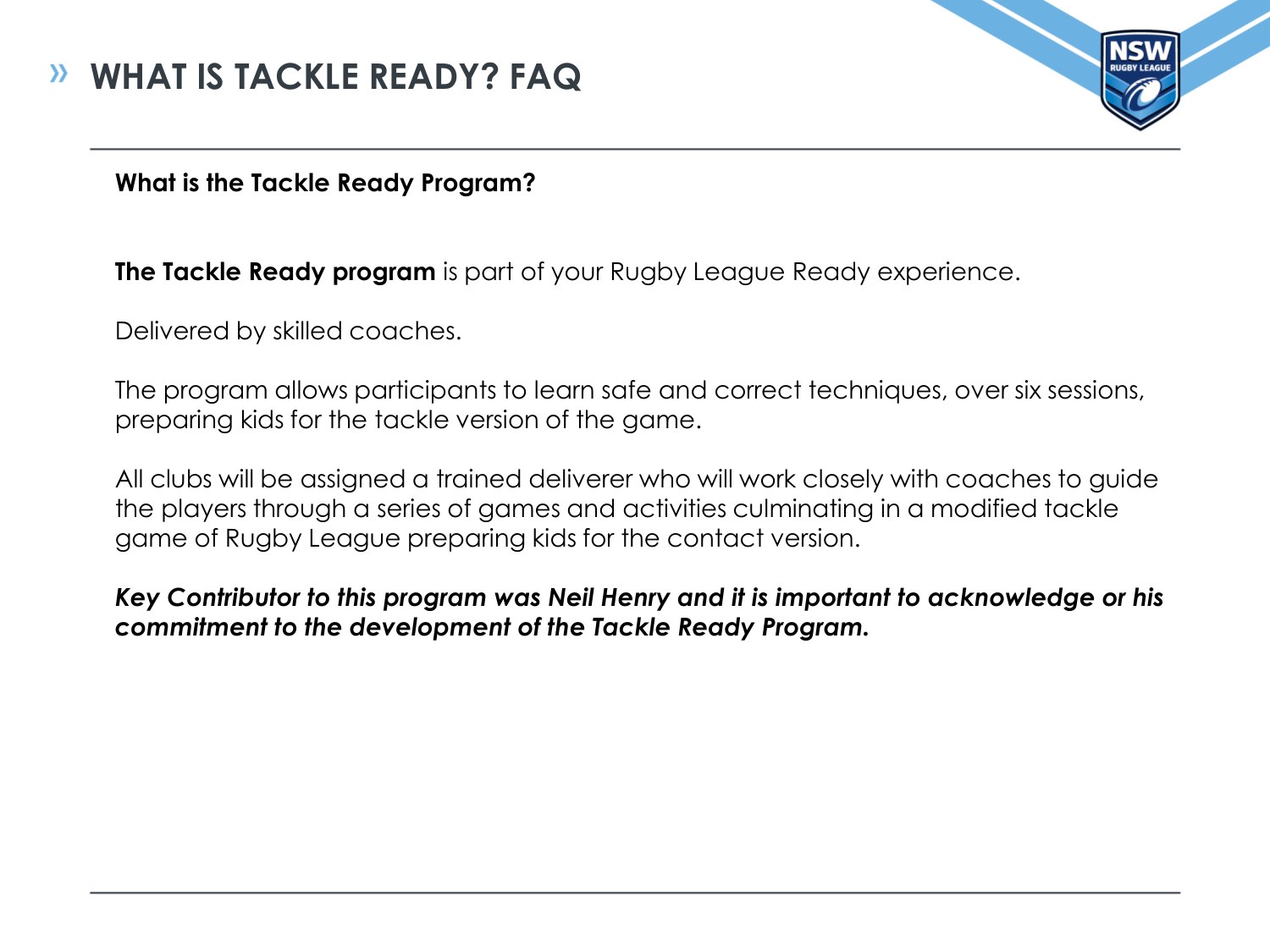

**QUESTION:** Tackling is a key part of rugby league at every age and stage of our game. Changing the age for this, would be diminishing the core foundations of league. What is the rationale for making these changes?

**ANSWER:** Tackling is not being removed from our game, we are emphasising the importance with a gradual age appropriate education process. National research shows Rugby League Ready competitions will provide a more appealing proposition for families with children of the younger ages, and who have an interest in Rugby League but who are not yet playing. Rugby League Ready competitions create the opportunity for the game to deliver a dedicated program designed to improve every child's ability to tackle and be tackled through the Rugby League Ready program. This program will instil more confidence and more competence in more kids, in an area of the game that can often been seen as a barrier to playing, tackling and being tackled. In 2022 Under 6s will undergo the RL Ready program whilst playing Tag then graduate to tackling after June 1.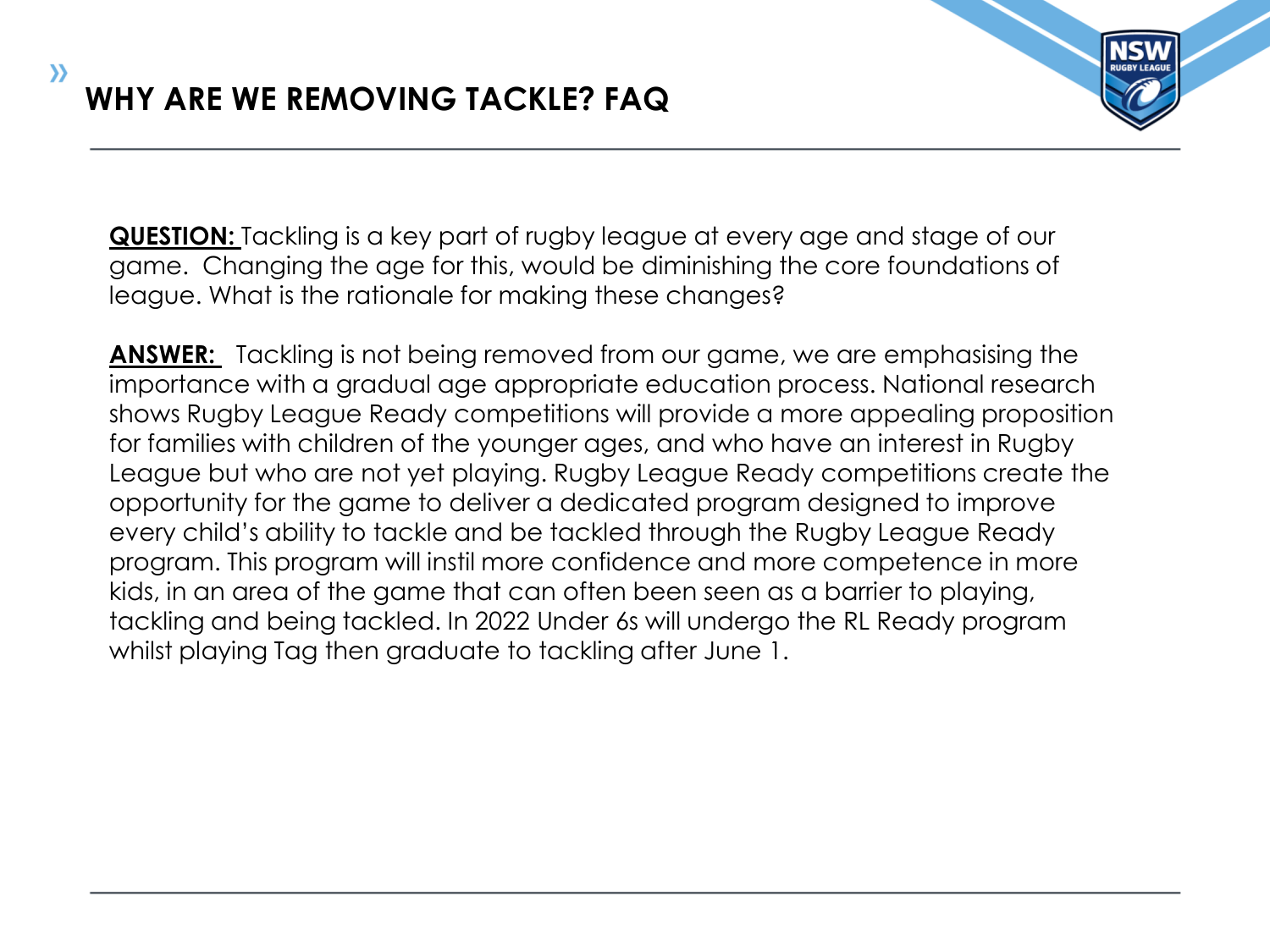## **I AM CONCERNED ABOUT MY CHILD PLAYING RUGBY LEAGUE - FAQ**

**QUESTION:** I am worried about my kids tackling from a young age, particularly with all the recent accidents in the media. I think Rugby League Ready is a great initiative but my family think I am being too soft. Can you explain the research in simple terms?

**ANSWER:** The RL Ready competitions provide the necessary space and time for kids to learn one of the more challenging aspects of the sport in a controlled environment. This is done through the RL Ready program, a six-session program designed to instil confidence and competence in a child's ability to tackle and be tackled. NRL research indicates there's strong interest in a tag version of the game in the younger age groups as an introduction, and the RL Ready competitions are seen as an ideal entry point to start a Rugby League journey.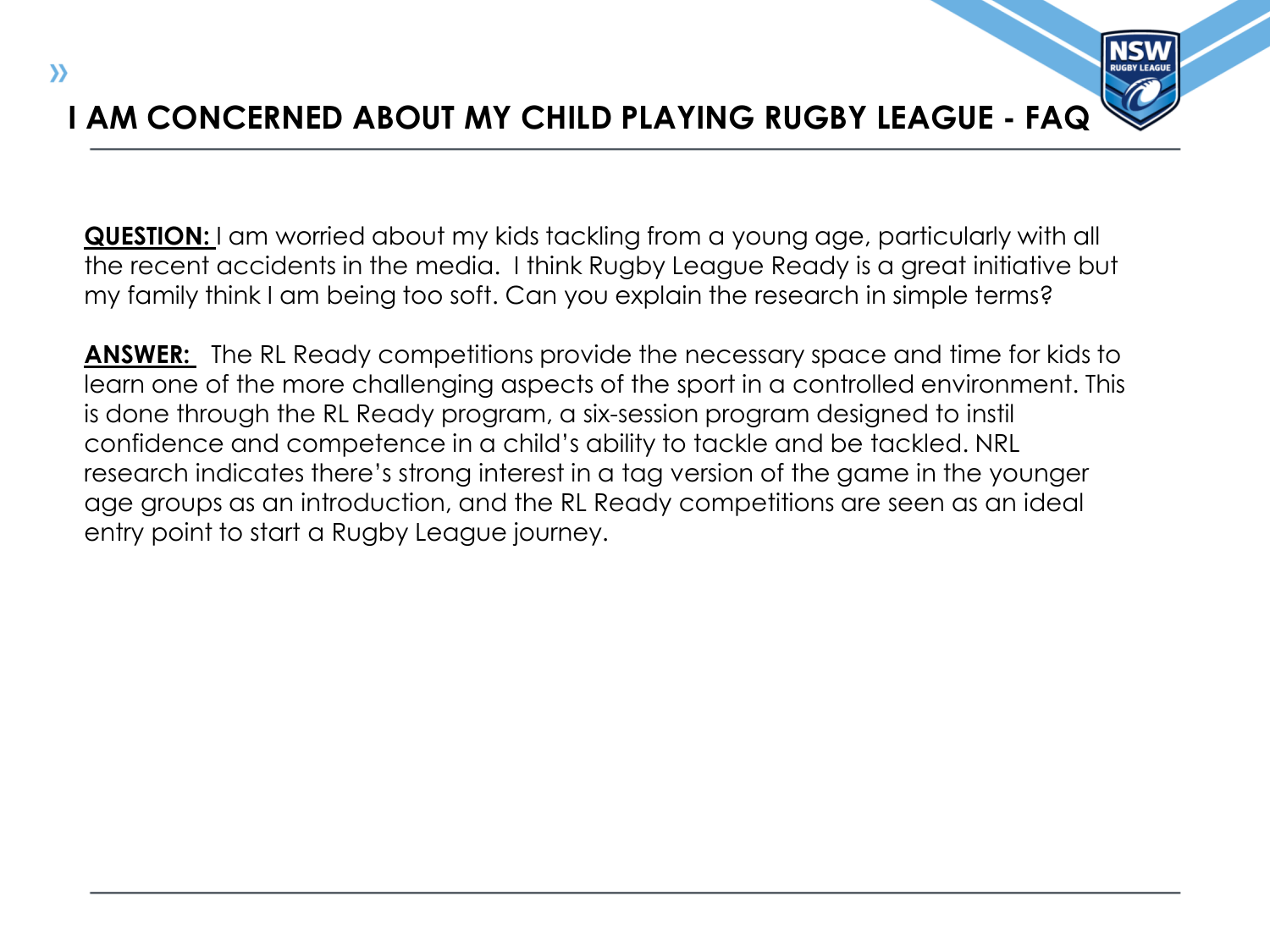## **IF CHILDREN HAVE PLAYED RUGBY LEAGUE IN PREVIOUS SEASONS WHY DO THEY NEED TO PARTICIPATE IN RL READY?**

**QUESTION:** Why should we keep educating our players if they have already learnt to tackle, and are entering their second or third season of Rugby League?

**ANSWER**: It's important all children in Under 6s are given the opportunity to learn development techniques through the RL Ready program. In instances where Under 6s players are confident in tackling in the early age groups, coaches will encourage peer to peer learning. This is where confident tackles can act as positive role models for their teammates who are new to the game, building team spirit and helping their friends become Rugby League Ready. Emphasis, repetition and reinforcement of safety techniques relating to making tackles and bracing for contact is paramount right throughout a player's career right up to the NRL. This builds confidence and competence helping retain children as long term participants.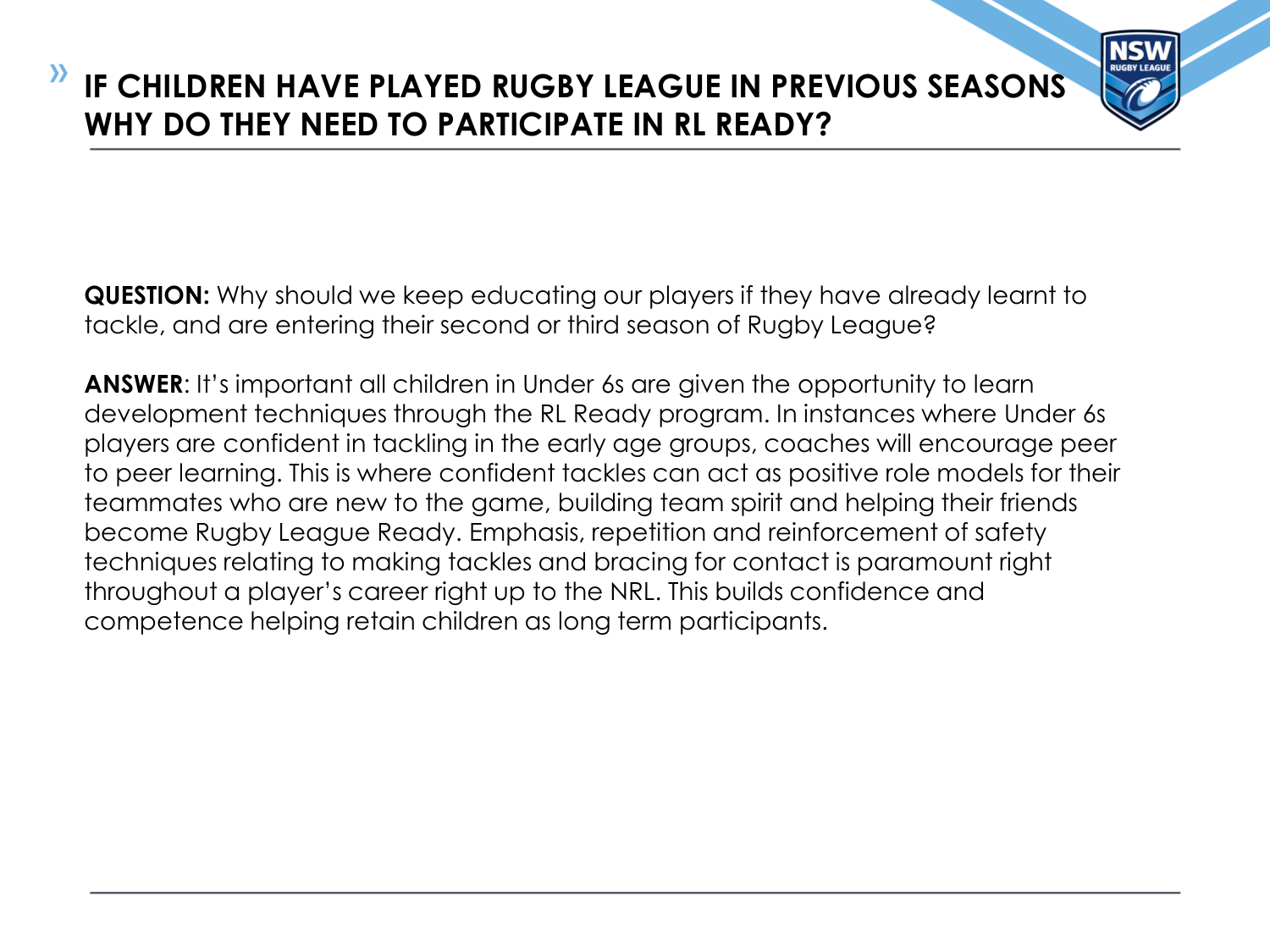**QUESTION:** Will the RL Program require a longer season and mean more time and expense from our family?

**ANSWER:** No. The Tackle Ready program will run concurrently with your League's normal Under 6s season and will be at no additional cost to the usual registration fee. Tackle Ready educators will work with Team Coaches to deliver the program.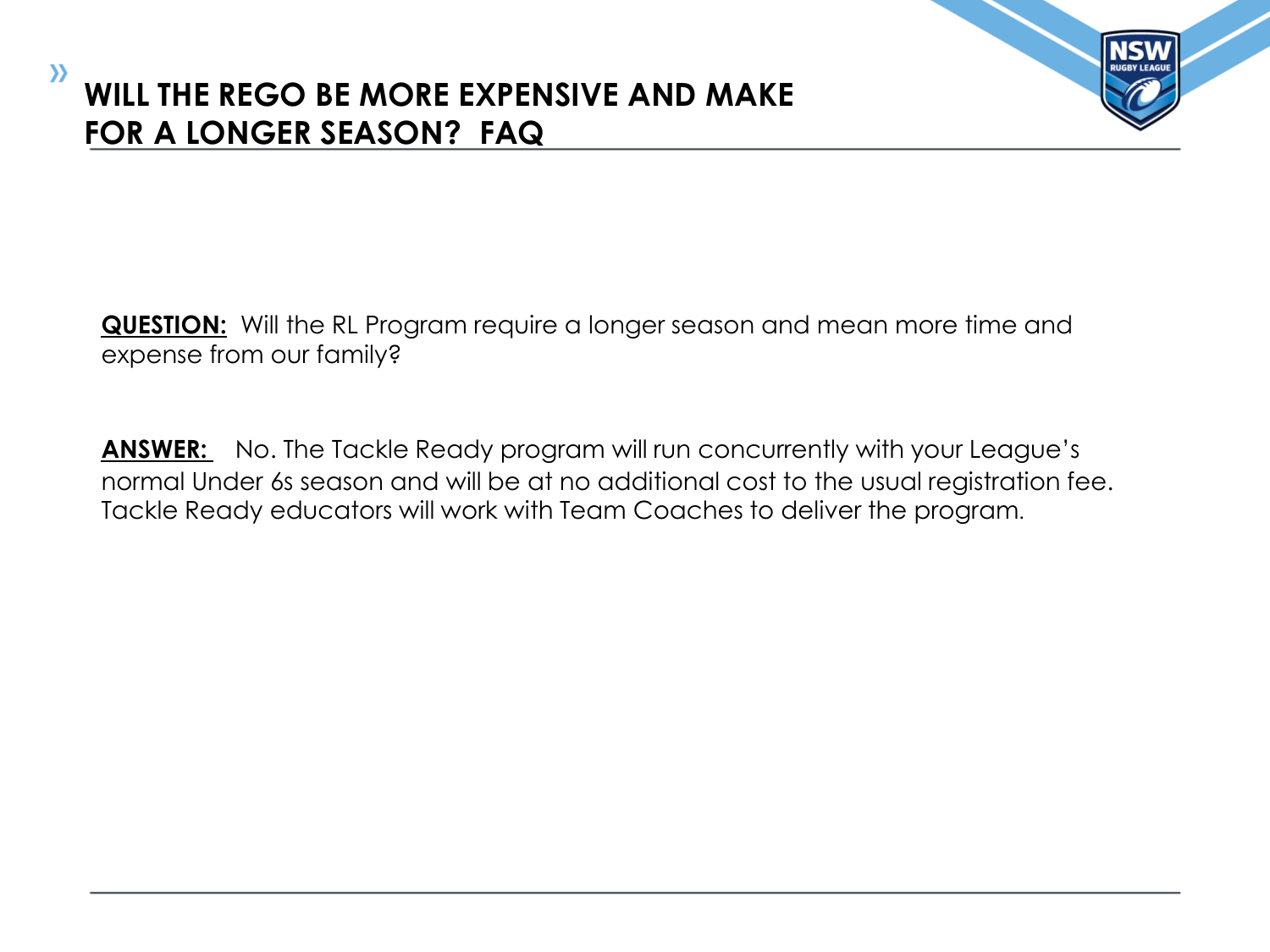

**QUESTION:** I've been coaching and teaching the kids to tackle from Under 6s for years – are you saying that I have been doing it wrong?

**ANSWER:** No. Game research indicates in regards to their knowledge and experience our coaches are held in high regard. The RL Ready program goes beyond just tackling and also teaches safe-fall, negotiating contact both when tackling and being tackled and introduces proprioception through the Mascot Moves. The program is designed to instil confidence and build competence in what is perceived as the most challenging aspect of the sport.

**QUESTION:** How are we going to get our coaches up to speed?

**ANSWER:** Coach education relation to Tackle Ready is part of the modules. The program and team coaches will be guided by a deliverer. This will help build their confidence in education around Tackle Ready, creating a positive environment to foster participation. Along with a program mentor coaches will have access to an interactive coaching manual for reference as your team works through the program.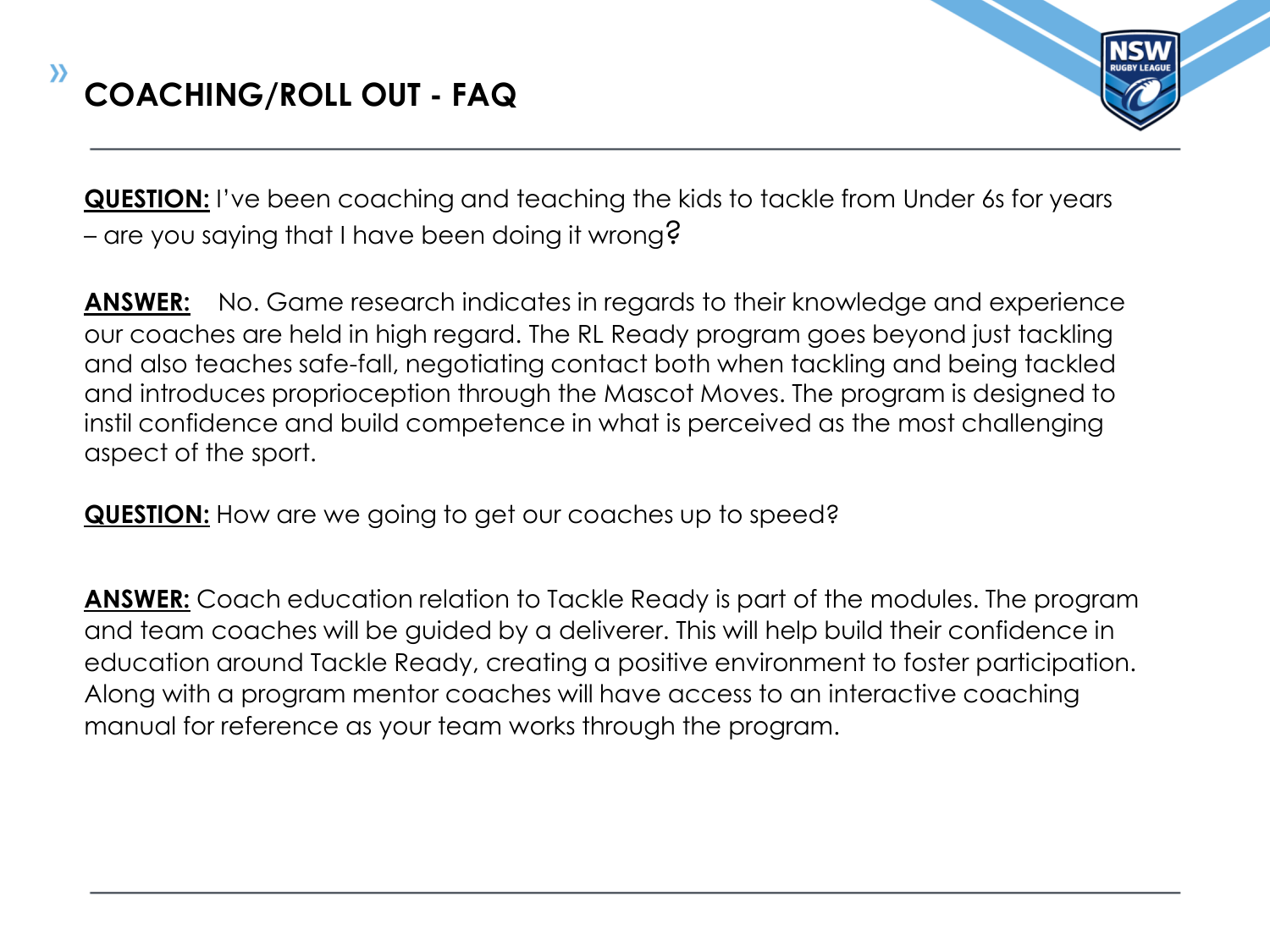



**QUESTION**: How will the RL Ready program actually work and be rolled out?

**ANSWER:** The RL Ready program will be delivered through the Club networks by RL Ready Deliverers and Educators. The Deliverers and Educators will be engaged by the game and will work with the Under 6s coaches to deliver the program.

**QUESTION**: Engaging deliverers seems cumbersome on game development staff and I am concerned delivery cannot be achieved properly. Considering this why can't we increase education for coaches to enable self delivery of the program across clubs?

**ANSWER**: A key aspect of the program will be mentoring and support of coaches new to the sport with a network of paid professional educators working in the development teams. We agree enhancing coach education is important and this is why we are prioritising mentoring support for our new coaches and new players. We expect early on the ground guidance for new coaches at clubs will lift the standard of coaching across the game and build our retention long term.

**QUESTION**: If you're previously accredited as a coach, do you have to redo the course (or additional accreditation).

**ANSWER:** There will be specific training offered for appointed Tackle Ready deliverers but there won't be a change in the accreditation requirements for team coaches in Under 6s. Under 6s coaches will still need to complete the Junior Coaching course and appropriate modules.

## FOR EASE OF REFERENCE TACKLE READY COACHING MANUAL <https://online.fliphtml5.com/retkv/tfei/>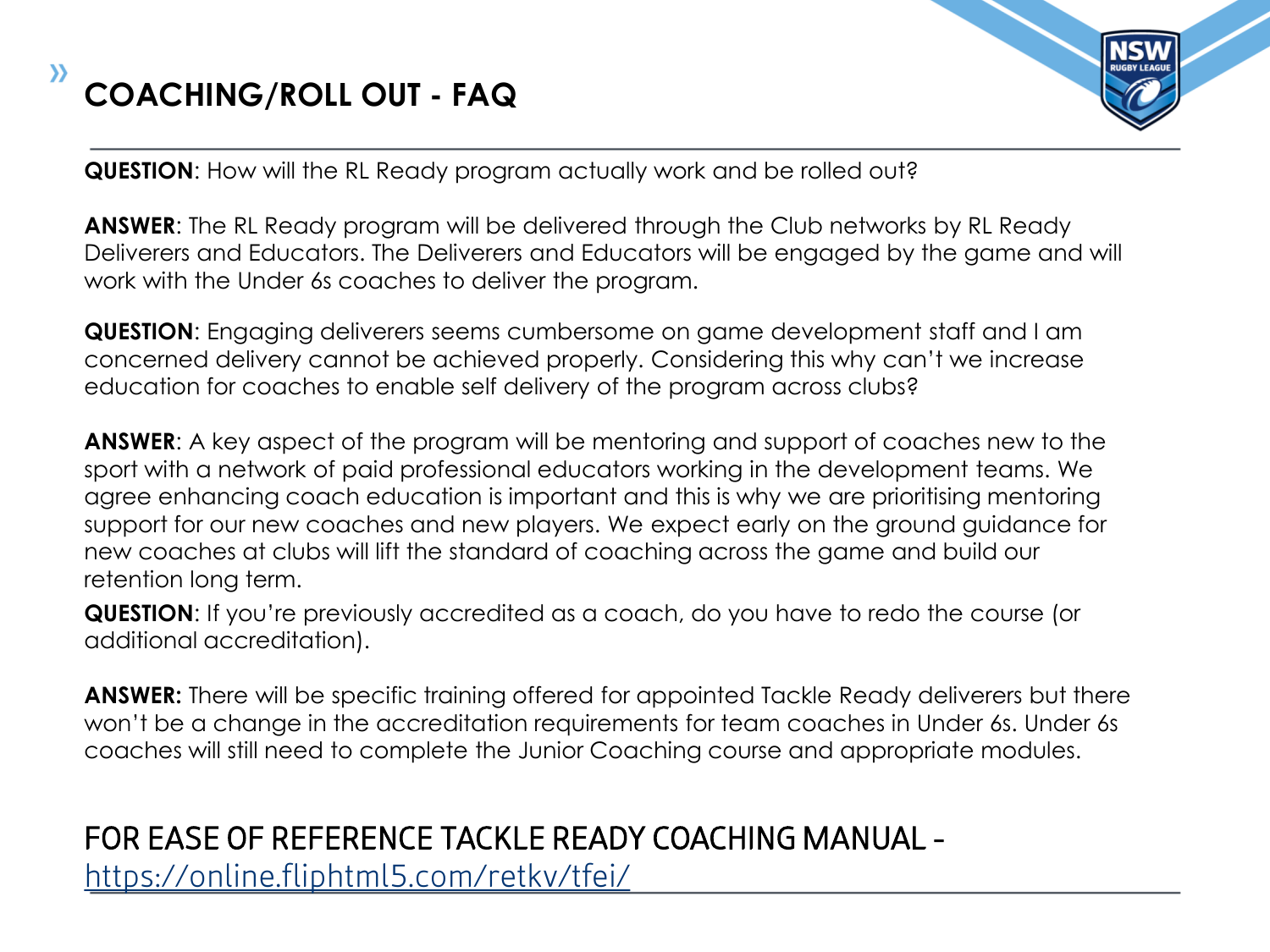

**QUESTION**: Rugby League is steeped in tradition interested to hear why we are changing the way we play?

**ANSWER**: The game is simply evolving our offerings at entry level with a sole focus on providing a more positive experience to more families by providing appropriate game delivery models for the varying stages of development.

**QUESTION**: If you're previously accredited as a coach, do you have to redo the course (or additional accreditation).

**ANSWER:** There will be specific training offered for appointed Tackle Ready deliverers but there won't be a change in the accreditation requirements for team coaches in Under 6s.

FOR EASE OF REFERENCE TACKLE READY COACHING MANUAL <https://online.fliphtml5.com/retkv/tfei/>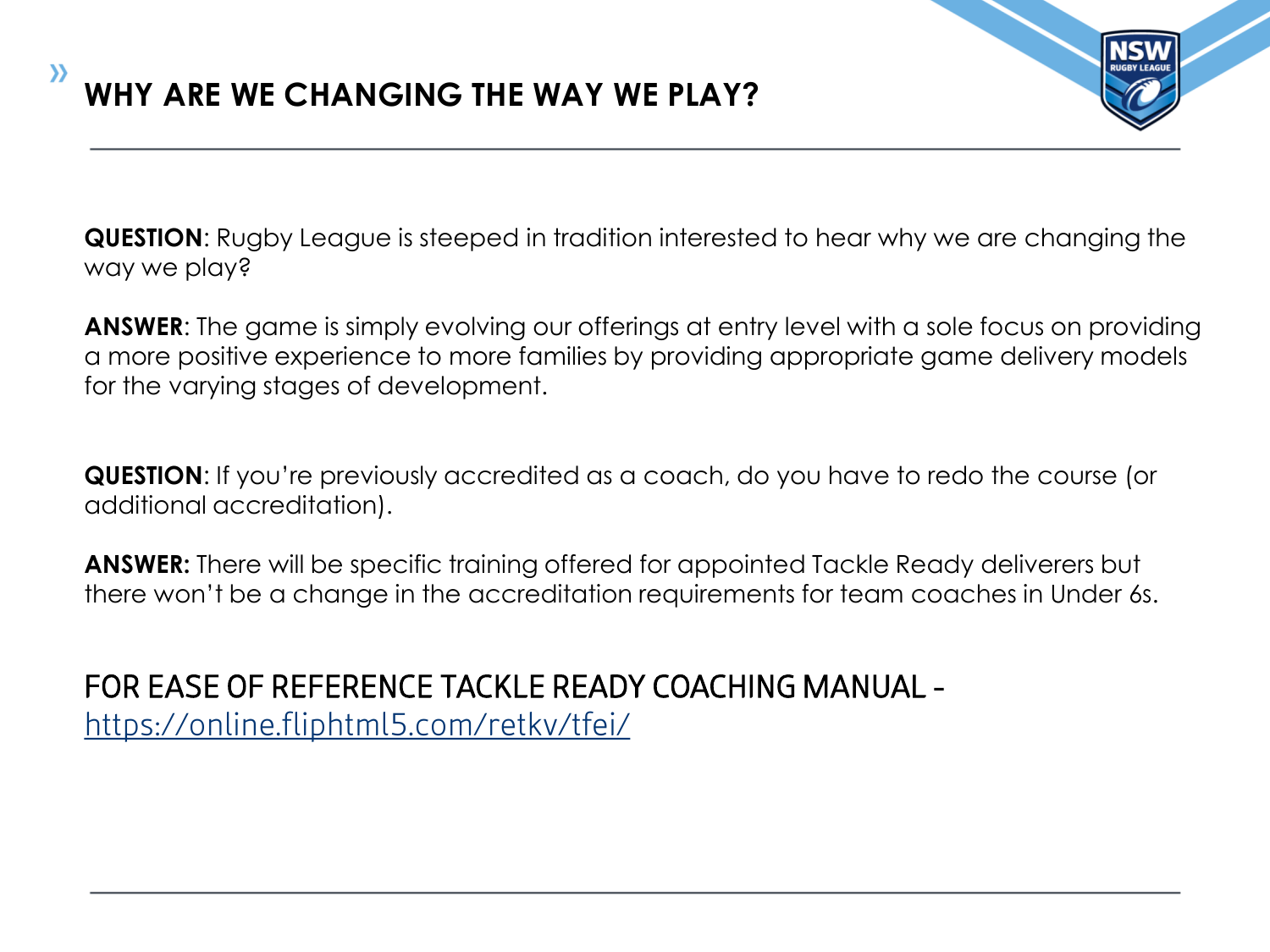# **CAN IT WORK IN A PRE-SEASON FORMAT?**



**QUESTION:** Would a pre-season version negate the need to play Tag through the season. Can you please explain the rationale for the timing?

**ANSWER**: To enable inclusive and age appropriate learning, consideration is given to cover vast majority of kids and coaches the time to learn and teach the basics without the complexities of tackling involved. Our 2021 registration patterns for 4, 5 and 6 –year-old players demonstrate a pre-season program at entry level would mean many new participants miss the delivery. In addition we need to account for the April school holidays where there is often a break from training and playing, particularly in mini age groups. Moreover it's important we take the appropriate time to deliver the program, give children the best possible learning opportunity.

### **Rego Patterns 2021**

 $\mathcal{Y}$ 

Before end of Jan – 24% players in 4,5,6 year age group have registered

Before end of Feb – 59% players in 4,5,6 year age group have registered

Before end of March – 83% players in 4,5,6 year age group have registered

Before end of April – 94% players in 4,5,6 year age group have registered

Before end of May – 98.6% players in 4,5,6 year age group have registered

Before end of June – 99.9% players in 4,5,6 year age group have registered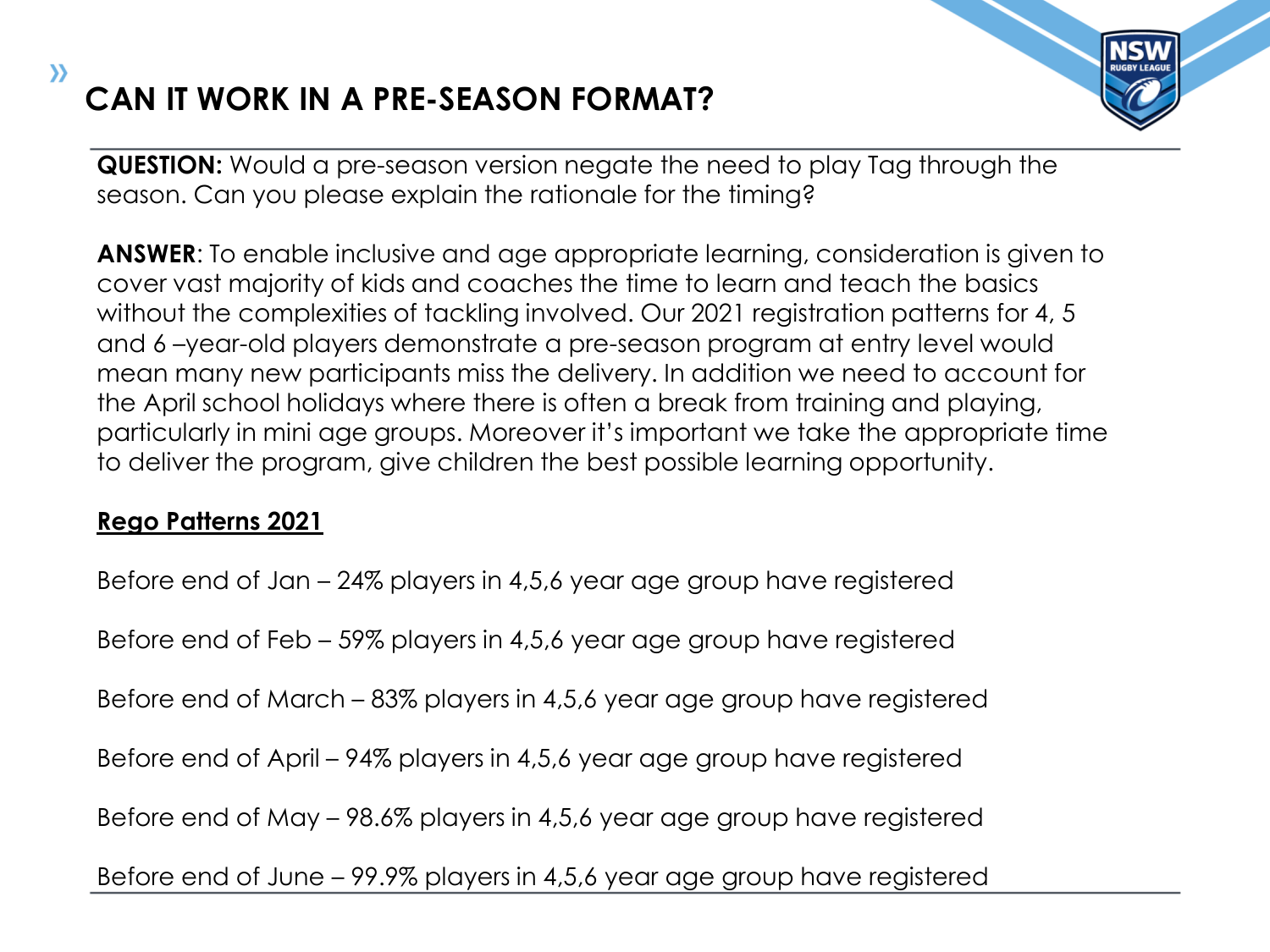# **WHAT HAPPENS IF A PLAYER SIGNS UP LATE? FAQ**



**QUESTION:** Are children allowed to play if they sign up after Tackle Ready has been completed?

**ANSWER**: We will not be recommending any clubs turn away or stop players from registering or participating after the program is complete. Based on historical registration patterns in 4, 5, 6 year age groups the timing allows effective Tackle Ready delivery and learning through Tag to approximately 98% of participants. If a coach needs assistance to nurture a new player, contact a deliverer or development officer.

### **Rego Patterns**

 $\mathcal{Y}$ 

Before end of Jan – 24% players 4,5,6 year age group have registered

Before end of Feb – 59% players 4,5,6 year age group have registered

Before end of March – 83% players 4,5,6 year age group have registered

Before end of April – 94% players 4,5,6 year age group have registered

Before end of May – 98.6% players 4,5,6 year age group have registered

Before end of June – 99.9% players 4,5,6 year age group have registered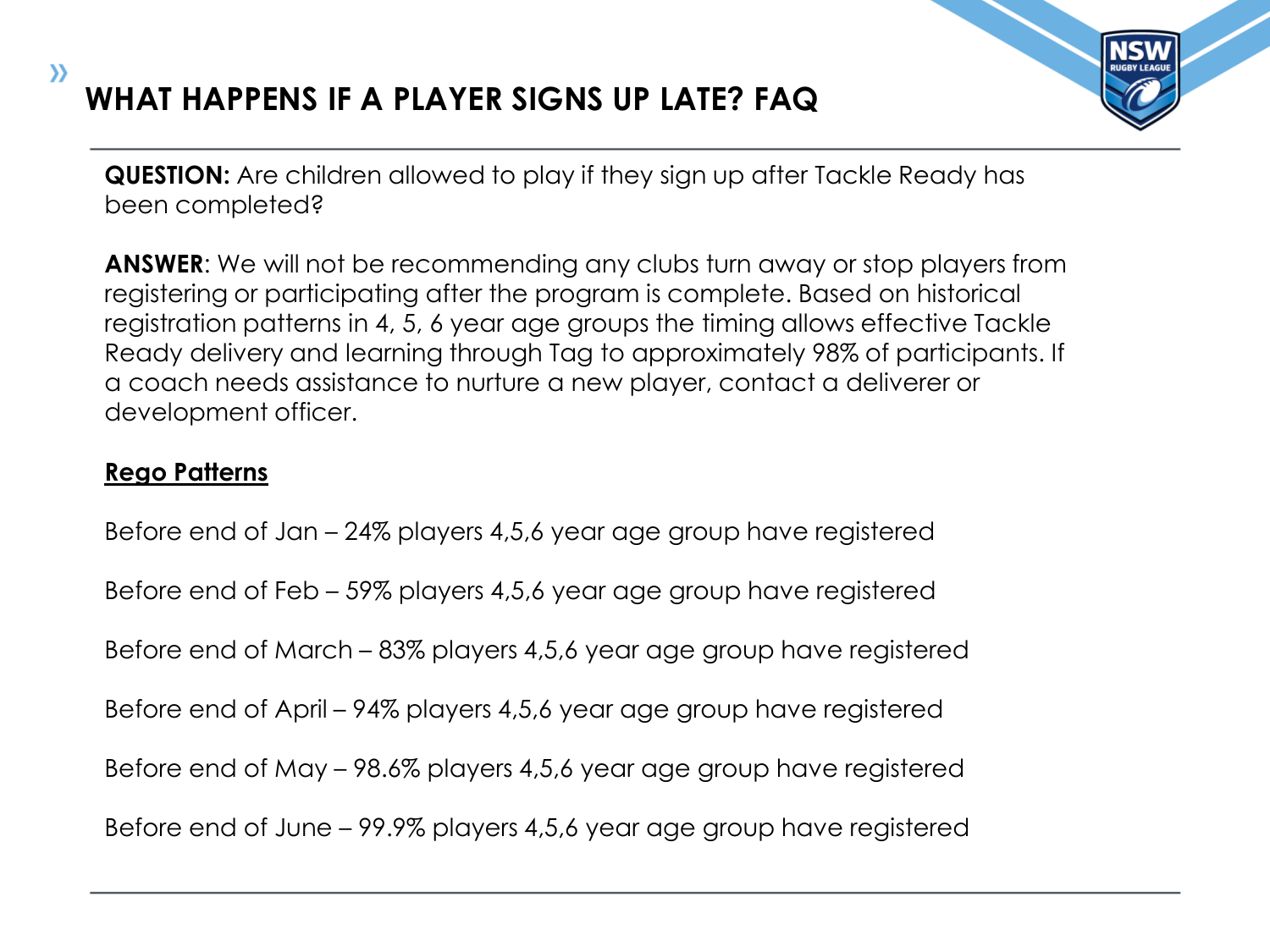

**QUESTION:** What happens when the player has completed the program? Do they receive a certificate/My Sideline Accreditation?

**ANSWER**: With the guidance of an approved educator all Under 6s Teams will be required to complete the program however an individual certification or accreditation for each player isn't part of RL Ready program. Our consistent delivery calendar across the state will mean in any normal season 98% of players in Under 6s will learn under this structure.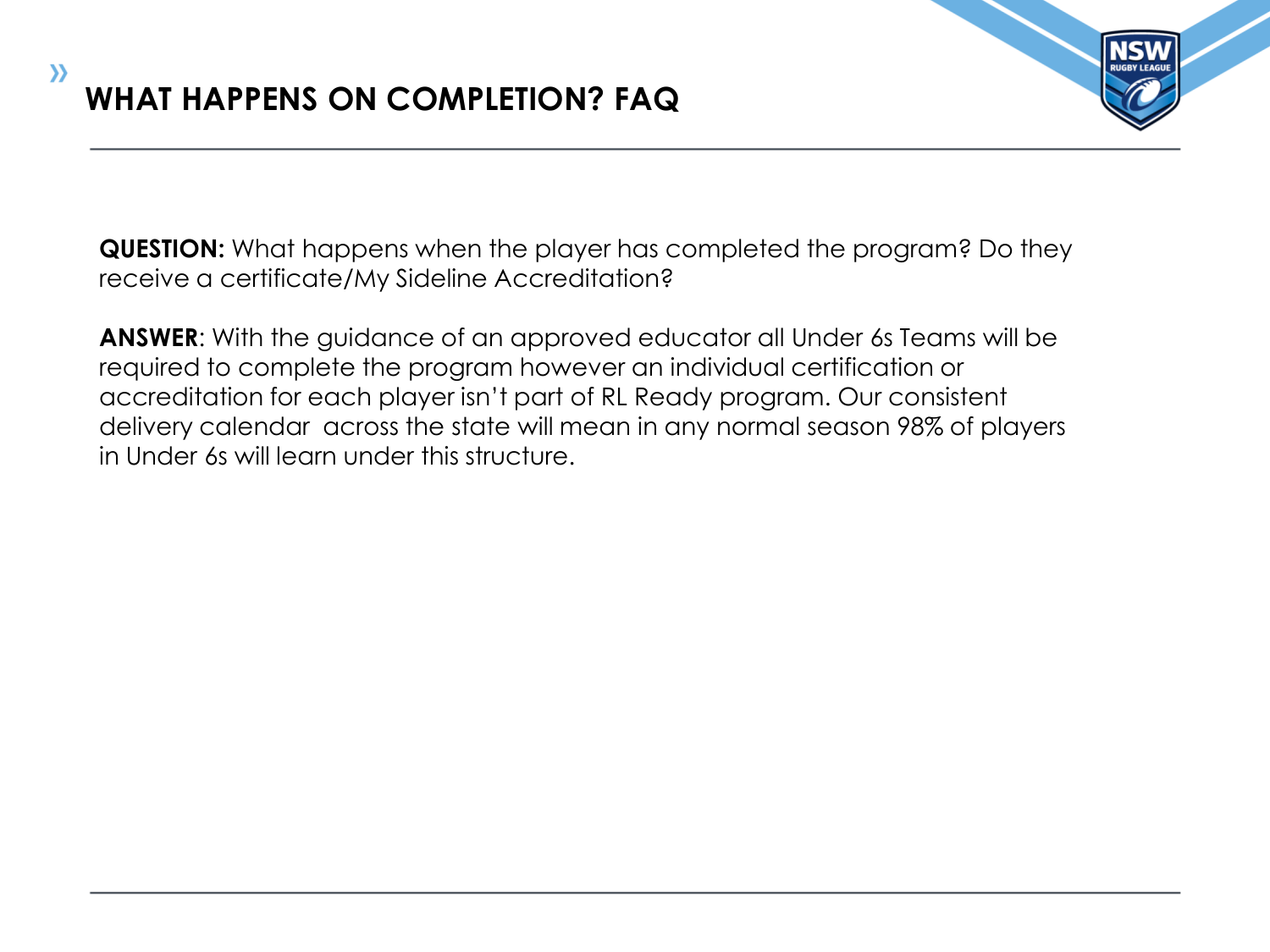

**QUESTION:** I grew up playing league and it didn't do me any harm. Why the sudden focus on developmental stages and reviewing the training methods?

**ANSWER:** It's incumbent on the game to respond to new information as it becomes available. The nature of our sport lends itself to concerns around variances in development, particularly through childhood into early adolescents. A better understanding of these variances allows the game to implement a number of initiatives targeted at reducing the impact of varying levels of maturity in players from a physical, mental and cognitive perspective.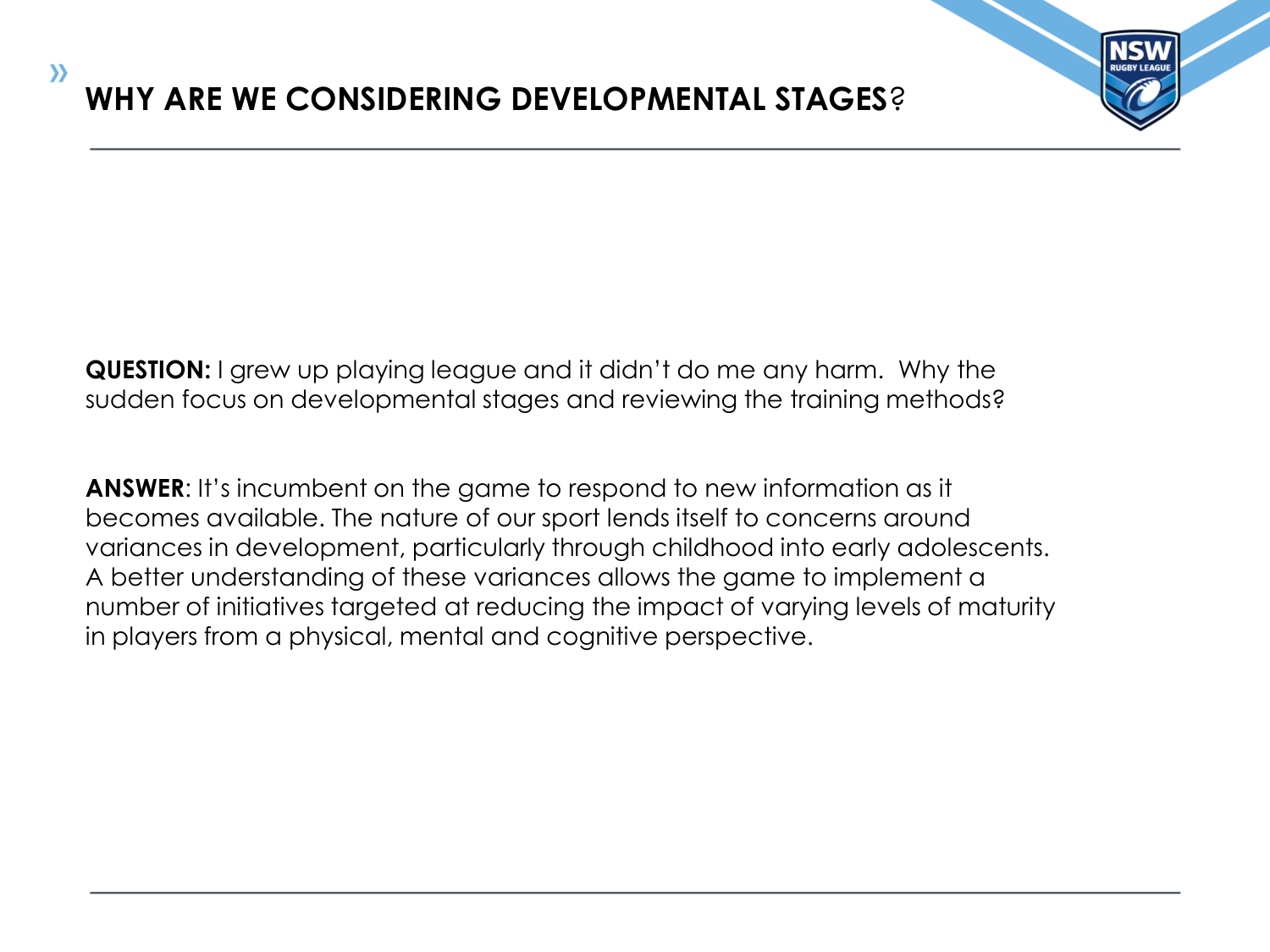



**QUESTION:** What is the purpose of playing Tag?

**ANSWER**: RL Ready and Tag go hand in hand. By offering non-contact option through a phased in approach we present various benefits

- Helps build attacking skills with the ball in play more
- Presents a better introduction for children to "game day"
- Gives kids the time to learn the basics like catch and pass without the complexities involved with tackling
- Alleviates concerns regarding safety for new participants
- Negates issues relating to differences in size
- Encourages more kids to try Rugby League at an early age
- Provides a more attractive start for small children

**QUESTION:** What is the process once a player is tagged for Under 6s?

**ANSWER:** After the attacking player is Tagged they will play the ball before re-attaching the Tag. This maintains the flow of the game and is recommended following feedback from QLD. Interesting to see the Tag v Tackle QLD analysis where there are less chances in Tag, more linebreaks in Tag.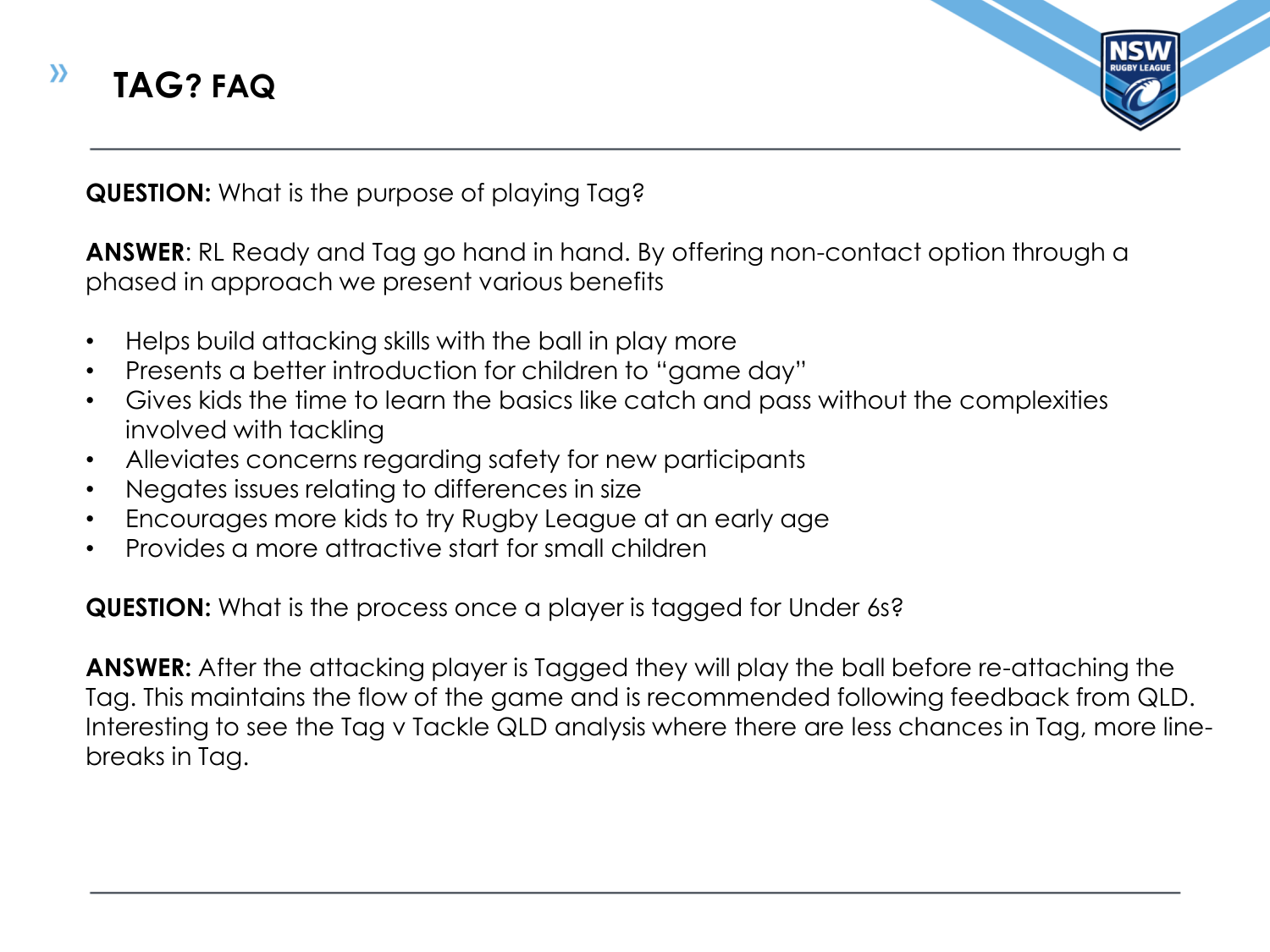

**QUESTION:** Why play Tag wouldn't it be easier to just play touch for the intro period?

ANSWER: Tags present a visual target for kids, encouraging positive habits relating to body position as children progress into contact versions and make a tackle. One of the most challenging - yet important skills in teaching defence is keeping your eyes open and having your hands in a favourable position when effecting a tackle – making a Tag encourages positive development of both these skills. When effecting a Tag kids generally approach with two hands, bend their back whilst position their body close to the attacking player. Encouraging kids to make the tag with two hands.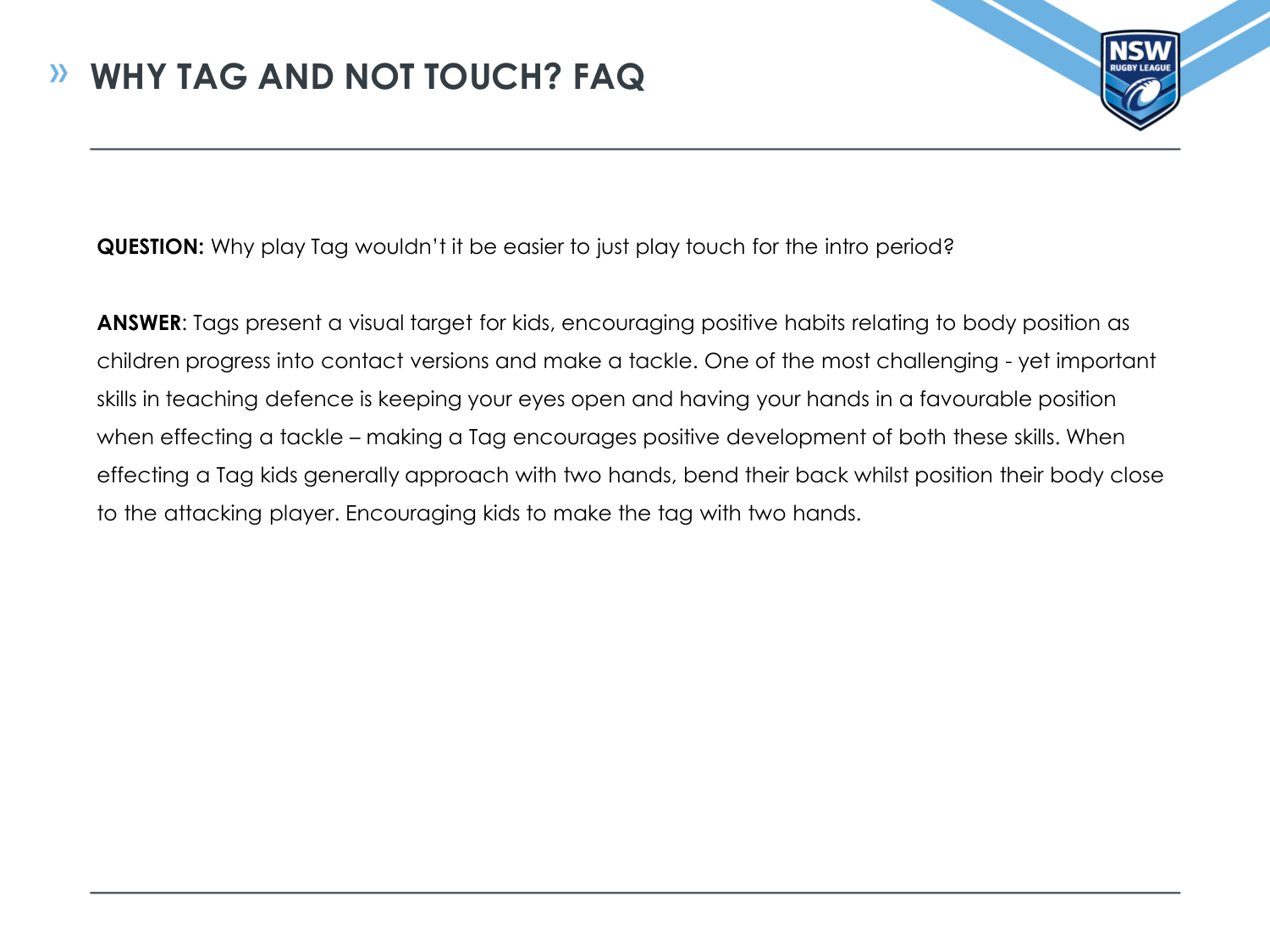#### **Tackle v Tag analysis engagement** $\lambda$



#### Rugby League: Tackle vs Tag analysis:

| 227% | Less balls lost in tag         |
|------|--------------------------------|
| 50%  | Less chances in tag            |
| 2х   | More linebreaks in tag         |
| 180% | Less ineffective passes in tag |
| 1.3x | Completed sets in tag          |
| 11%  | More tries in tackle           |

"

We have loved the tag format. For my child it has meant that he could learn/focus on fewer skills at a time, which has meant he has been able to grasp them better and practice them more.